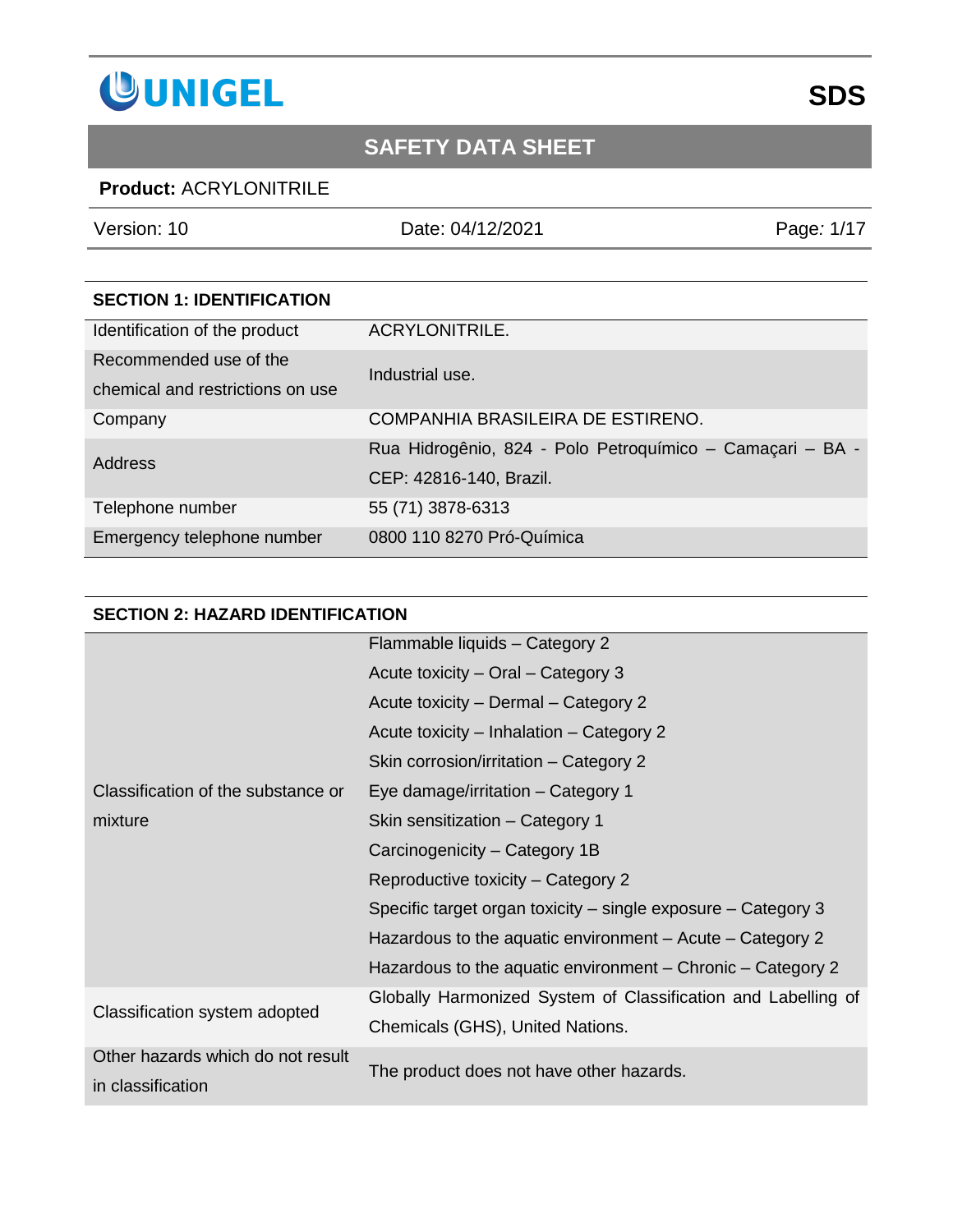

### **Product:** ACRYLONITRILE

| Date: 04/12/2021                                      | Page: 2/17                                                                                                                                                                                 |
|-------------------------------------------------------|--------------------------------------------------------------------------------------------------------------------------------------------------------------------------------------------|
|                                                       |                                                                                                                                                                                            |
|                                                       |                                                                                                                                                                                            |
|                                                       |                                                                                                                                                                                            |
| <b>DANGER</b>                                         |                                                                                                                                                                                            |
| H225 Highly flammable liquid and vapour.              |                                                                                                                                                                                            |
| H301 Toxic if swallowed.                              |                                                                                                                                                                                            |
| H311 Toxicl in contact with skin.                     |                                                                                                                                                                                            |
| H315 Causes skin irritation.                          |                                                                                                                                                                                            |
| H317 May cause an allergic skin reaction.             |                                                                                                                                                                                            |
| H318 Causes serious eye damage.                       |                                                                                                                                                                                            |
| H331 Toxic if inhaled.                                |                                                                                                                                                                                            |
| H335 May cause respiratory irritation.                |                                                                                                                                                                                            |
| H350 May cause cancer.                                |                                                                                                                                                                                            |
|                                                       |                                                                                                                                                                                            |
| H411 Toxic to aquatic life with long lasting effects. |                                                                                                                                                                                            |
| <b>PREVENTION:</b>                                    |                                                                                                                                                                                            |
| P201 Obtain special instructions before use.          |                                                                                                                                                                                            |
|                                                       |                                                                                                                                                                                            |
| and understood.                                       |                                                                                                                                                                                            |
|                                                       |                                                                                                                                                                                            |
| and other ignition sources. No smoking.               |                                                                                                                                                                                            |
|                                                       | H361 Suspected of damaging fertility or the unborn child.<br>P202 Do not handle until all safety precautions have been read<br>P210 Keep away from heat, hot surfaces, sparks, open flames |

**SDS**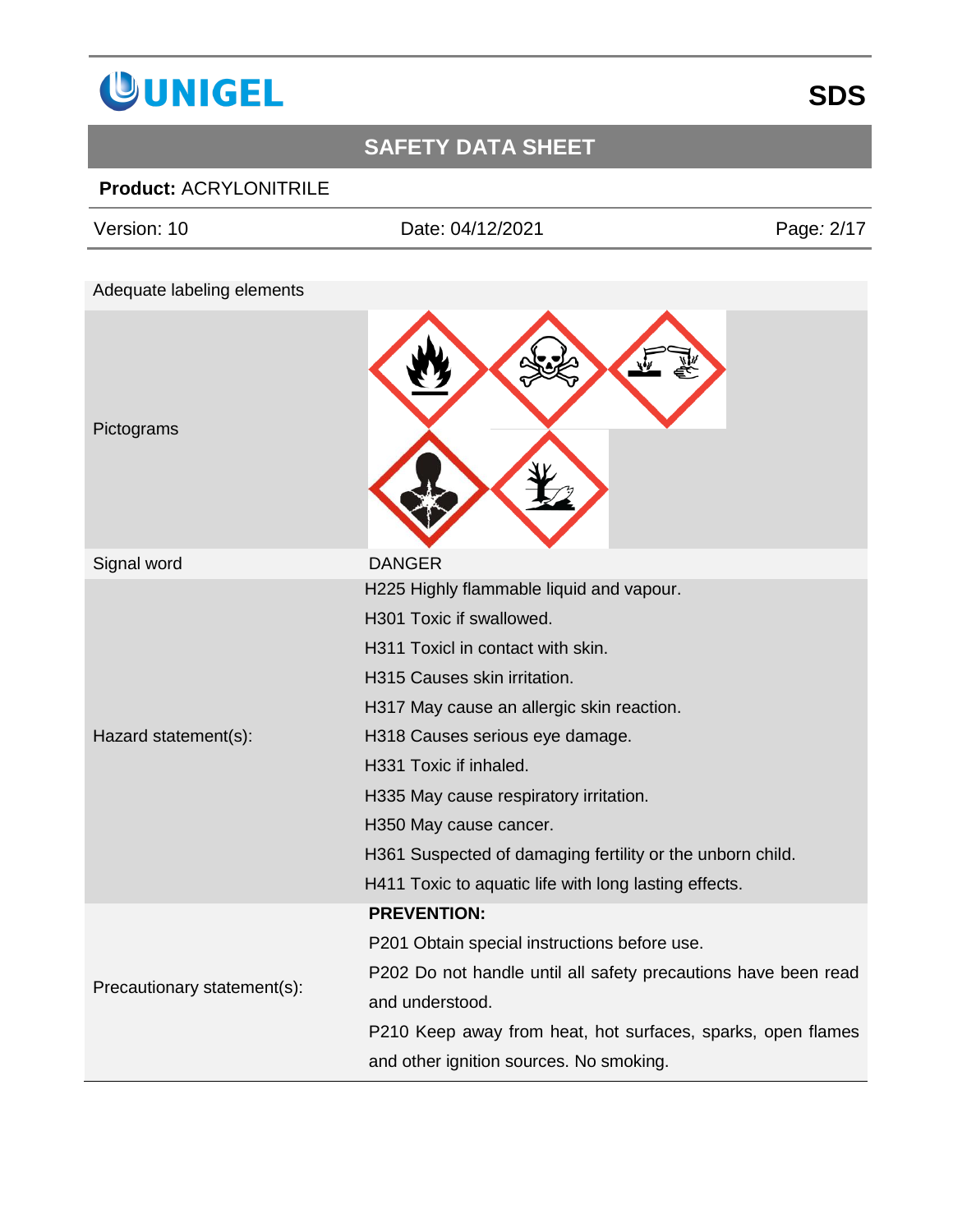

### **Product:** ACRYLONITRILE

| Version: 10 | Date: 04/12/2021                                                 | Page: 3/17 |
|-------------|------------------------------------------------------------------|------------|
|             |                                                                  |            |
|             | P233 Keep container tightly closed.                              |            |
|             | P240 Ground and bond container and receiving equipment.          |            |
|             | P241 Use explosion-proof electrical, ventilating or lighting     |            |
|             | equipment.                                                       |            |
|             | P242 Use non-sparking tools.                                     |            |
|             | P243 Take action to prevent static discharges.                   |            |
|             | P261 Avoid breathing mist and vapours.                           |            |
|             | P264 Wash hands thoroughly after handling.                       |            |
|             | P270 Do not eat, drink or smoke when using this product.         |            |
|             | P271 Use only outdoors or in a well-ventilated area.             |            |
|             | P272 Contaminated work clothing should not be allowed out of     |            |
|             | the workplace.                                                   |            |
|             | P273 Avoid release to the environment.                           |            |
|             | P280 Wear protective gloves, protective clothing, eye protection |            |
|             | and face protection.                                             |            |
|             | <b>RESPONSE:</b>                                                 |            |
|             | P301 + P310 IF SWALLOWED: Immediately call a POISON              |            |
|             | CENTER or a doctor.                                              |            |
|             | P302 + P352 IF ON SKIN: Wash with plenty water and soap.         |            |
|             | P303 + P361 + P353 IF ON SKIN (or hair): Take off immediately    |            |
|             | all contaminated clothing. Rinse skin with water or shower.      |            |
|             | P304 + P340 IF INHALED: Remove person to fresh air and keep      |            |
|             | comfortable for breathing.                                       |            |
|             | P305 + P351 + P338 IF IN EYES: Rinse cautiously with water       |            |
|             | for several minutes. Remove contact lenses, if present and easy  |            |
|             | to do. Continue rinsing.                                         |            |
|             | P308 + P313 IF exposed or concerned: Get medical advice.         |            |
|             | P311 Call a POISON CENTER or a doctor.                           |            |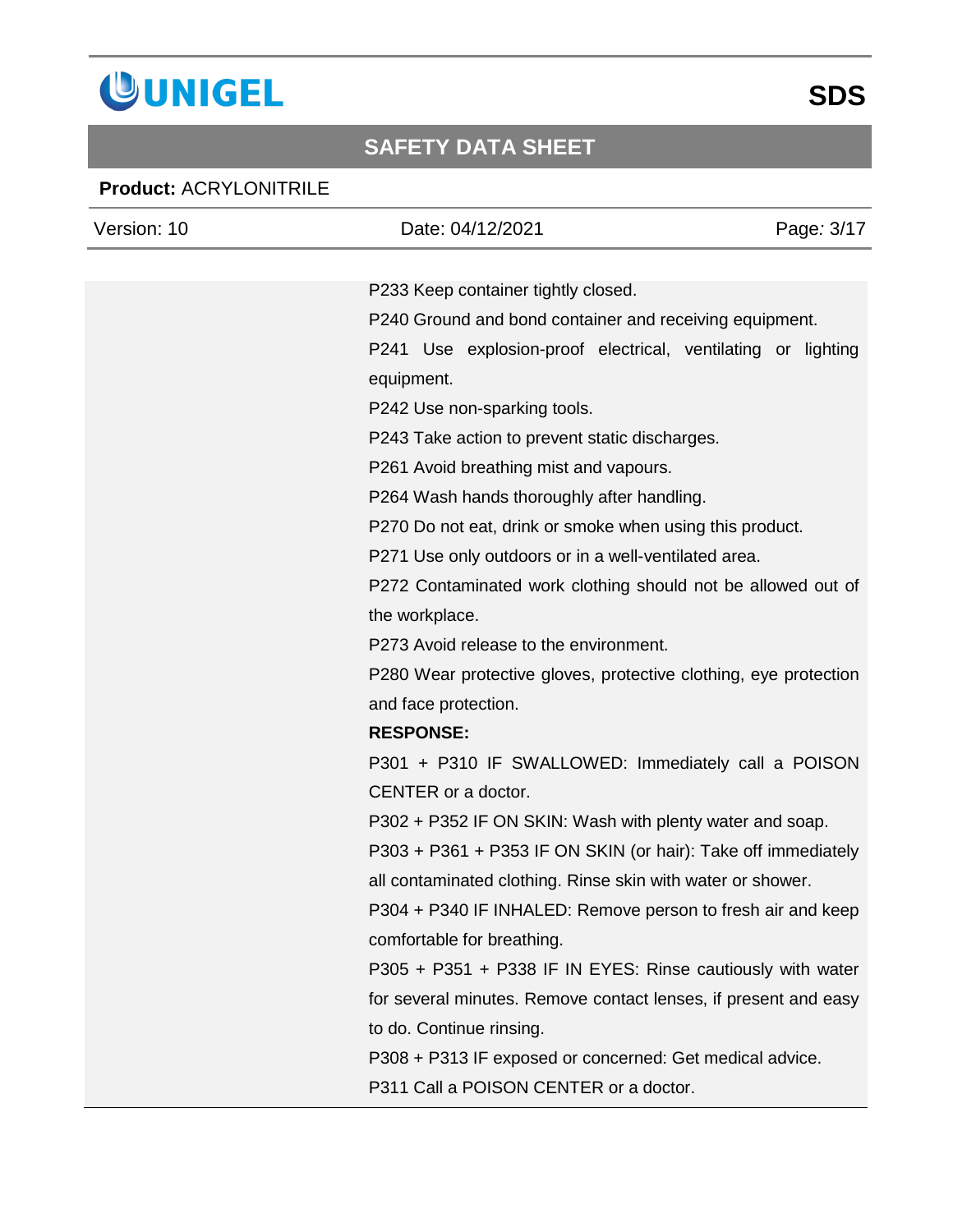

#### **Product:** ACRYLONITRILE

| Version: 10 | Date: 04/12/2021                                                | Page: 4/17 |
|-------------|-----------------------------------------------------------------|------------|
|             |                                                                 |            |
|             | P312 Call a POISON CENTER or a doctor if you feel unwell.       |            |
|             | P321 Specific treatment.                                        |            |
|             | P330 Rinse mouth.                                               |            |
|             | P332 + P313 If skin irritation occurs: Get medical advice.      |            |
|             | P333 + P313 If skin irritation or rash occurs: Get medical      |            |
|             | advice.                                                         |            |
|             | P361 + P364 Take off immediately all contaminated clothing and  |            |
|             | wash it before reuse.                                           |            |
|             | P362 + P364 Take off contaminated clothing and wash it before   |            |
|             | reuse.                                                          |            |
|             | P370 + P378 In case of fire: Use dry chemical powder, alcohol   |            |
|             | resistant foam or water fog to extinguish.                      |            |
|             | P391 Collect spillage.                                          |            |
|             | <b>STORAGE:</b>                                                 |            |
|             | P403 + P233 Store in a well-ventilated place. Keep container    |            |
|             | tightly closed.                                                 |            |
|             | P403 + P235 Store in a well-ventilated place. Keep cool.        |            |
|             | P405 Store locked up.                                           |            |
|             | <b>DISPOSAL:</b>                                                |            |
|             | P501 Dispose of contents and container in accordance with local |            |
|             | regulations.                                                    |            |

#### **SECTION 3: COMPOSITION / INFORMATION ON INGREDIENTS**

### **SUBSTANCE**

Common chemical name **Acrylonitrile.** 

Common name(s), synonym(s) of 2-Propenenitrile; Cyanoethylene.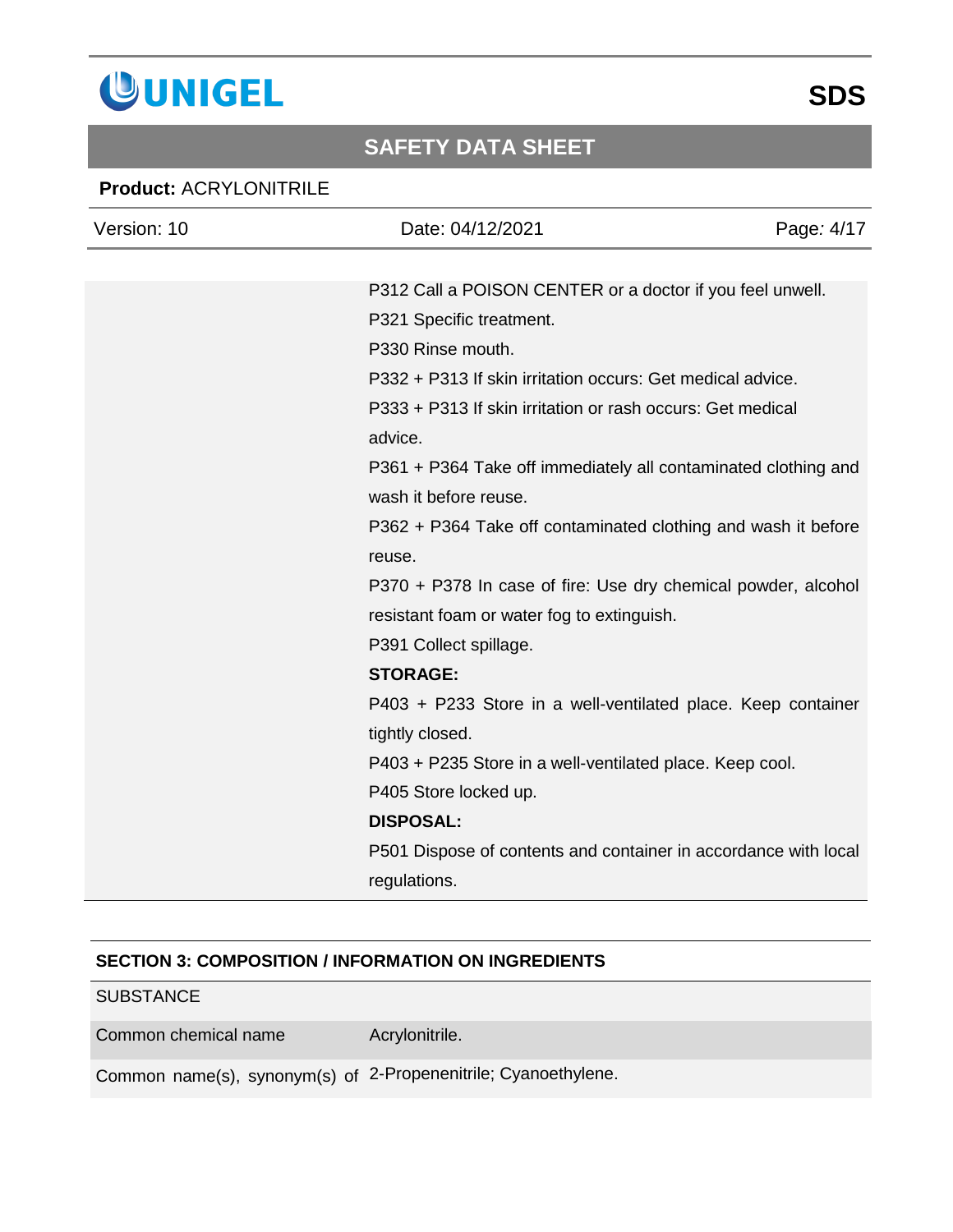

### **Product:** ACRYLONITRILE

| Version: 10                                                   | Date: 04/12/2021                                         | Page: 5/17 |
|---------------------------------------------------------------|----------------------------------------------------------|------------|
| the substance                                                 |                                                          |            |
| <b>CAS</b> number                                             | $107 - 13 - 1$ .                                         |            |
| Ingredients<br>impurities<br>or<br>contributing to the hazard | It does not have impurities which contribute to hazards. |            |
| Concentration                                                 | 99,40%.                                                  |            |

#### **SECTION 4: FIRST-AID MEASURES**

| <b>Routes of exposure</b>                             |                                                                    |
|-------------------------------------------------------|--------------------------------------------------------------------|
| Ingestion                                             | Do not induce vomiting. Never give anything by mouth to an         |
|                                                       | unconscious person. Rinse the victim's mouth with water. Call a    |
|                                                       | POISON CENTER or doctor/physician if you feel unwell. Take         |
|                                                       | this SDS                                                           |
| <b>Skin</b>                                           | Wash exposed skin with enough water to remove the material.        |
|                                                       | In case of irritation: Consult a doctor. Take this SDS.            |
| Eye                                                   | Rinse cautiously with water for several minutes. Remove contact    |
|                                                       | lenses, if present and easy to do. If eye irritation persists: Get |
|                                                       | medical advice/attention. Take this SDS.                           |
|                                                       | Remove victim to fresh air and keep at rest in a position          |
| Inhalation                                            | comfortable for breathing. Call a POISON CENTER or                 |
|                                                       | doctor/physician if you feel unwell. Take this SDS.                |
|                                                       | Toxic if swallowed. Fatal in contact with skin and if inhaled.     |
| Most important symptoms/effects,<br>acute and delayed | Causes skin irritation with redness and dryness. Causes severe     |
|                                                       | eye damage with burning, lacrimation and pain. May cause           |
|                                                       | allergic skin reactions with dermatitis and pruritus. May cause    |
|                                                       | respiratory irritation with coughing and sneezing.                 |
| Indication of immediate medical                       | Along with this MSDS, consult a detailed medical protocol on the   |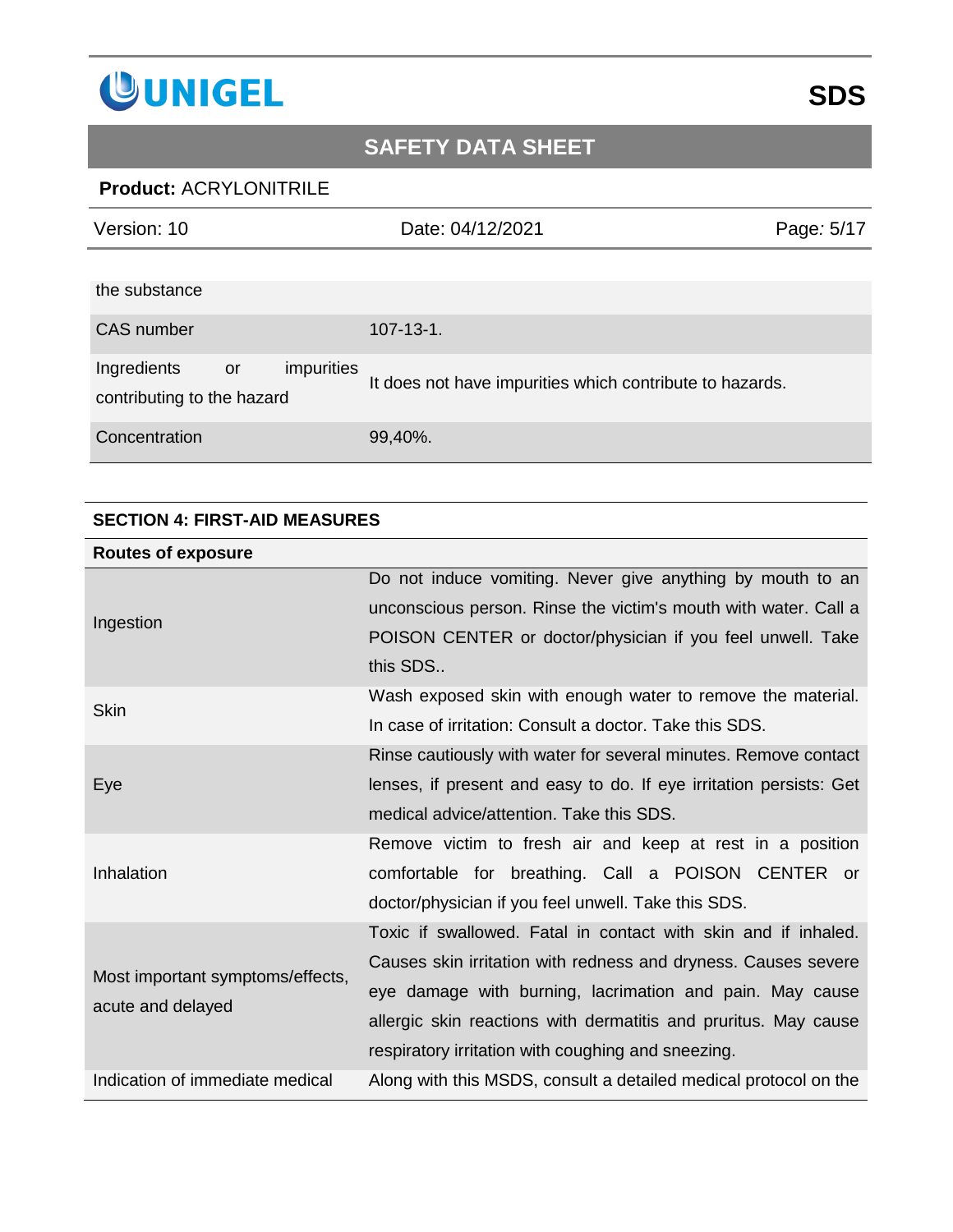

### **Product:** ACRYLONITRILE

| Version: 10                     | Date: 04/12/2021                                                       | Page: 6/17 |
|---------------------------------|------------------------------------------------------------------------|------------|
|                                 |                                                                        |            |
| attention and special treatment | treatment of cyanide poisoning.                                        |            |
| needed, if necessary            | After contact with the product, health effects may last 3 hours to     |            |
|                                 | start, and could persist for three days.                               |            |
|                                 | Avoid contact with the product to help the victim.                     |            |
|                                 | If there is contact of the product with the skin or victim's clothing, |            |
|                                 | remove them immediately and wash with plenty of water.                 |            |
|                                 | If the victim shows symptoms, antidotes may be needed.                 |            |
|                                 | Administer according to clinical condition:                            |            |
|                                 | <b>Oxygen –</b> Offer a 100% concentration when possible.              |            |
|                                 | Amyl nitrite - Administration of Amyl Nitrite should be done           |            |
|                                 | through a vial which should be placed close to the patient's           |            |
|                                 | mouth and nose for 15 seconds. If breathing does not return to         |            |
|                                 | normal, repeat the operation every 2 minutes.                          |            |
|                                 | <b>Sodium Nitrite –</b> Start administer intravenously 50 g sodium     |            |
|                                 | nitrite, with average dose for treatment 300 mg, shall not pass        |            |
|                                 | 600 mg.                                                                |            |
|                                 | <b>Sodium Thiosulfate - Start administer intravenously 12,5 g</b>      |            |
|                                 | sodium thiosulfate, shall not pass 175 g.                              |            |
|                                 | Cianokit (Hidroxicobalamina) - Start administer intravenously          |            |
|                                 | 5 g of hydroxycobalamine, shall not pass 10 g.                         |            |
|                                 | <b>Methylene Blue - It should be used 100 a 200 mg IV when the</b>     |            |
|                                 | amount of methaemoglobin reaches 30%.                                  |            |
|                                 | OBS: all antidotes must be administer intravenously, should be         |            |
|                                 | dilute in Glucose 5% or Saline 0,9 %.                                  |            |
|                                 | Suggestion of treatment with antidotes:                                |            |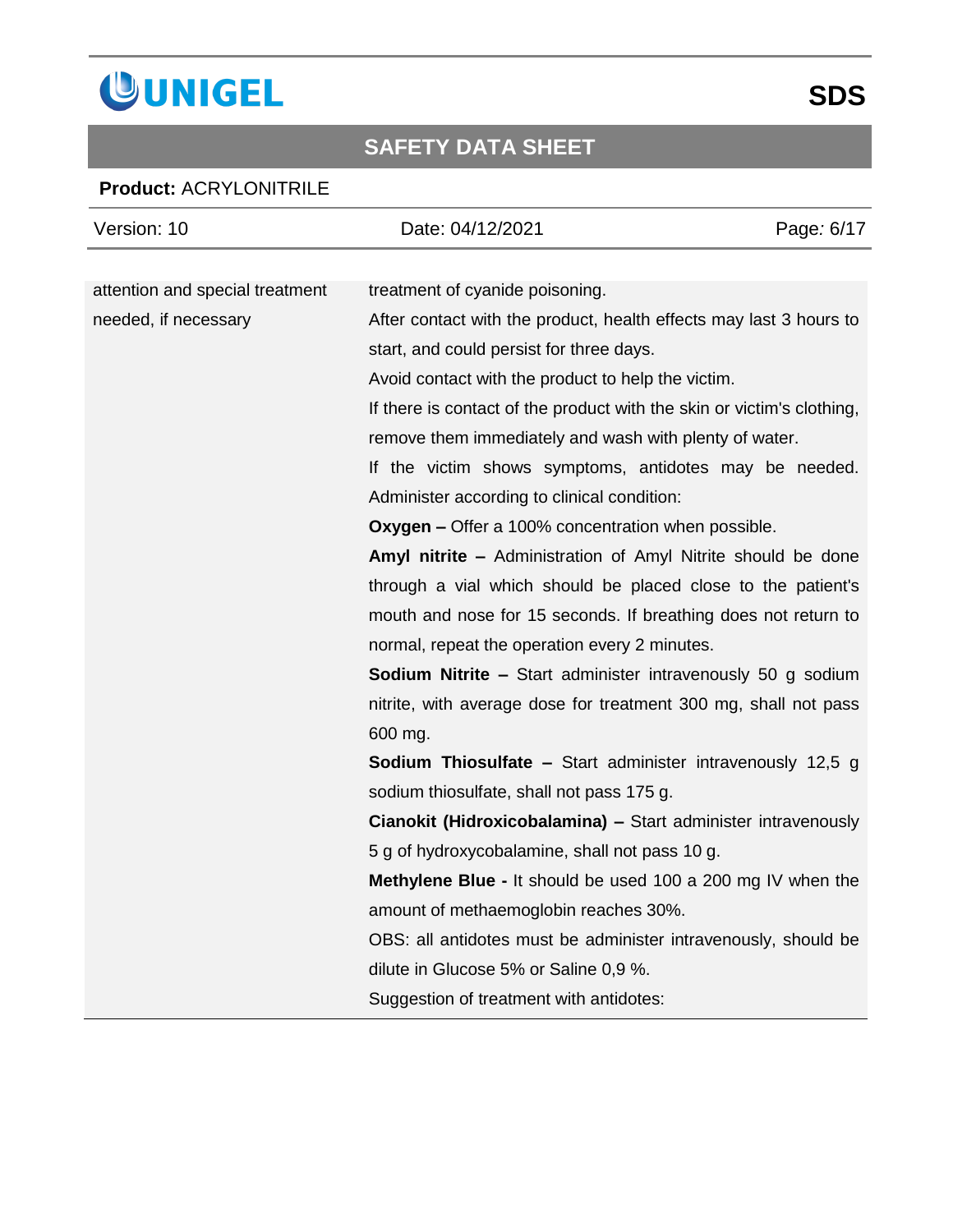

### **Product:** ACRYLONITRILE

Version: 10 Date: 04/12/2021 Page*:* 7/17

| <b>TOXICITY</b><br>LEVEL | <b>SYMPTOMS</b>                                                                                                                       | <b>TRATMENT</b>                                                                                                                                          | <b>ANTIDOTE</b>         |
|--------------------------|---------------------------------------------------------------------------------------------------------------------------------------|----------------------------------------------------------------------------------------------------------------------------------------------------------|-------------------------|
| <b>Mildmild</b>          | <b>Absence of Symptoms or Mild</b><br>Symptoms: headache,<br>asthenia, smell and taste<br>dysfunctions, dyspnoea.                     | <b>Use supportive</b><br>treatment + $O2$ 100%                                                                                                           | 01 antidote             |
| <b>Moderate</b>          | Usually presents: headache,<br>nausea, vomiting and cardiac<br>arrhythmias.                                                           | <b>Use supportive</b><br>treatment + $O2$ 100%+<br><b>Sodium Thiosulfate</b>                                                                             | 02 antidotes            |
| <b>Severe</b>            | May occurs, In addition to the<br>previous symptoms, hot<br>flashes, disorders of<br>consciousness, convulsion and<br>severe dyspnea. | <b>Use supportive</b><br>treatment + $O2$ 100%<br>and/or Amyl nitrite<br>and / or sodium<br>thiosulfate and / or<br>sodium nitrite.                      | 03 antidotes            |
| <b>Critical</b>          | <b>Presents loss of</b><br>consciousness and<br>respiratory and / or<br>cardiorespiratory arrest.                                     | <b>Use supportive</b><br>treatment + O2<br>100% and / or amyl<br>nitrite and / or sodium<br>thiosulfate and / or<br>sodium nitrite and / or<br>cyanokit. | 03 or more<br>antidotes |

#### **SECTION 5: FIRE-FIGHTING MEASURES**

| Suitable extinguishing media                  | Suitable: Compatible with dry chemical powder, alcohol resistant<br>foam or water fog.<br>Not recommended: Water directly on the burning liquid.                                                                                                                                                                                                                                                                                                    |
|-----------------------------------------------|-----------------------------------------------------------------------------------------------------------------------------------------------------------------------------------------------------------------------------------------------------------------------------------------------------------------------------------------------------------------------------------------------------------------------------------------------------|
| Specific hazards arising from the<br>chemical | Very dangerous when exposed to excessive heat or other<br>sources of ignition such as sparks, open flames or flames of<br>matches and cigarettes, welding operations, pilot lights and<br>electric motors. Can accumulate static charge by flow or<br>agitation. Vapors from heated liquid can be ignited by static<br>discharge. Vapors are heavier than air and tend to accumulate<br>in low or confined areas, such as sewers and basements. Can |

# **SDS**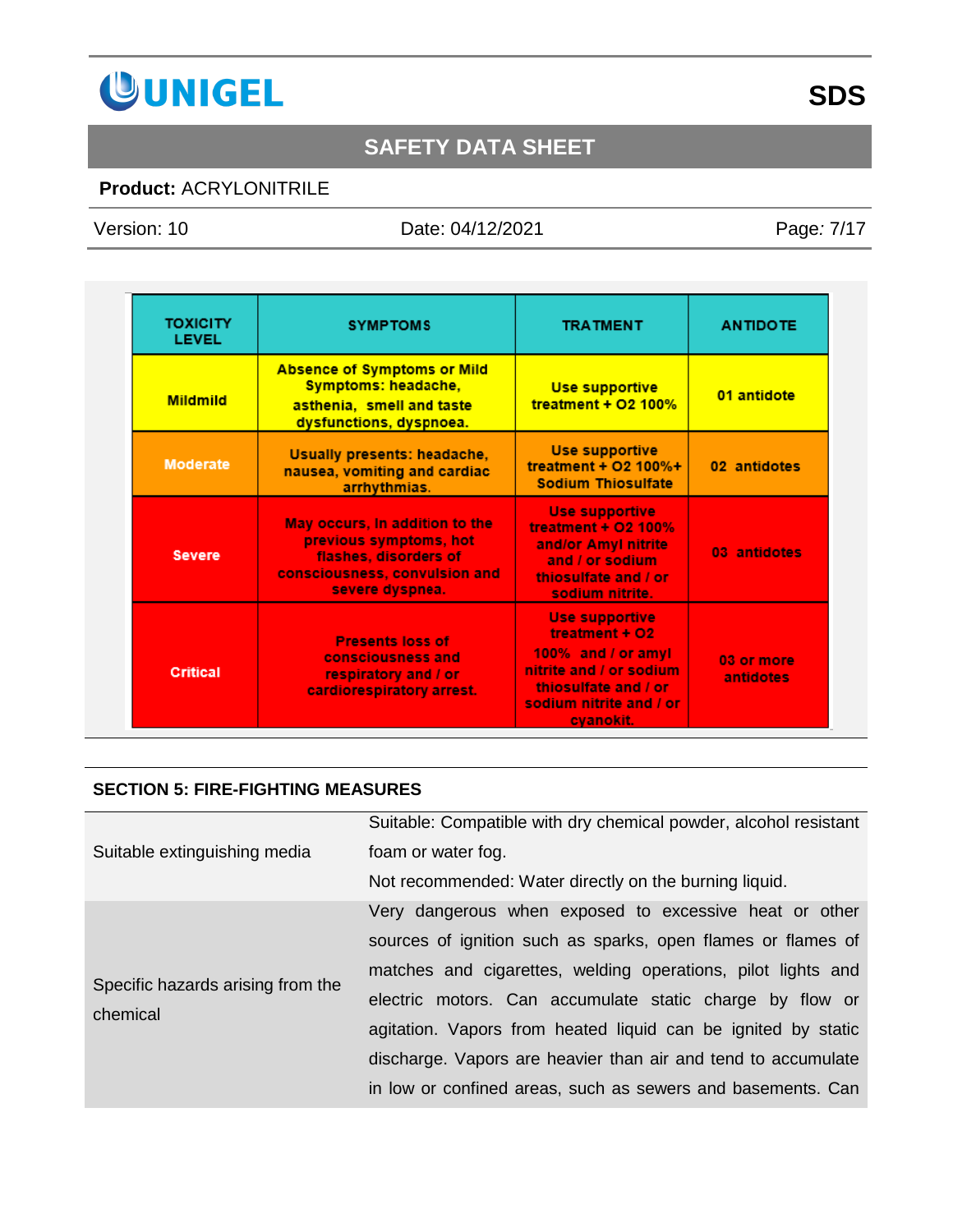

### **Product:** ACRYLONITRILE

| Version: 10                                      | Date: 04/12/2021                                                                                                | Page: 8/17       |
|--------------------------------------------------|-----------------------------------------------------------------------------------------------------------------|------------------|
|                                                  |                                                                                                                 |                  |
|                                                  | travel great distances causing retrogression of the flame or new                                                |                  |
|                                                  | fires both in open environments in as confined ones. Containers                                                 |                  |
|                                                  | may explode if heated. The combustion of the chemical products                                                  |                  |
|                                                  | or containers may form toxic and irritant gases such as carbon                                                  |                  |
|                                                  | monoxide and carbon dioxide, hydrocyanic acid and oxides of                                                     |                  |
|                                                  | nitrogen.                                                                                                       |                  |
| Special protective actions for fire-<br>fighters | breathing apparatus (SCBA)<br>Self-contained                                                                    | positive<br>with |
|                                                  | pressure and full protective clothing. Containers and tanks<br>involved in the fire can be cooled by water fog. |                  |

#### **SECTION 6: ACCIDENTAL RELEASE MEASURES**

| Personal precautions, protective equipment, and emergency procedures |                                                                                                                                                                                                                                                                                                                                     |  |
|----------------------------------------------------------------------|-------------------------------------------------------------------------------------------------------------------------------------------------------------------------------------------------------------------------------------------------------------------------------------------------------------------------------------|--|
| For non-emergency personnel                                          | Do not smoke. Do not touch damaged containers or spilled<br>material without wearing suitable clothing. Avoid exposure to the<br>product. Use personal protective equipment as described in<br>section 8.                                                                                                                           |  |
| For emergency responders                                             | Wear full PPE with safety goggles and face shield, Viton or<br>Teflon protective gloves, apron with long sleeves and boots in<br>PVA, PVC or neoprene. Semi-facial respiratory protection mask<br>with organic vapors filter.                                                                                                       |  |
| <b>Environmental precautions</b>                                     | Avoid that the spilled material reaches waterways or sewage<br>system.                                                                                                                                                                                                                                                              |  |
| Methods and materials for<br>containment and cleaning up             | Use water mist or vapor suppressing foam to reduce the<br>dispersion of vapors. Use natural barriers or spill containment.<br>Collect spilled material and put it into containers. Adsorb the<br>remaining product with dried sand, vermiculite or any other inert<br>material. Put the adsorbed material in appropriate containers |  |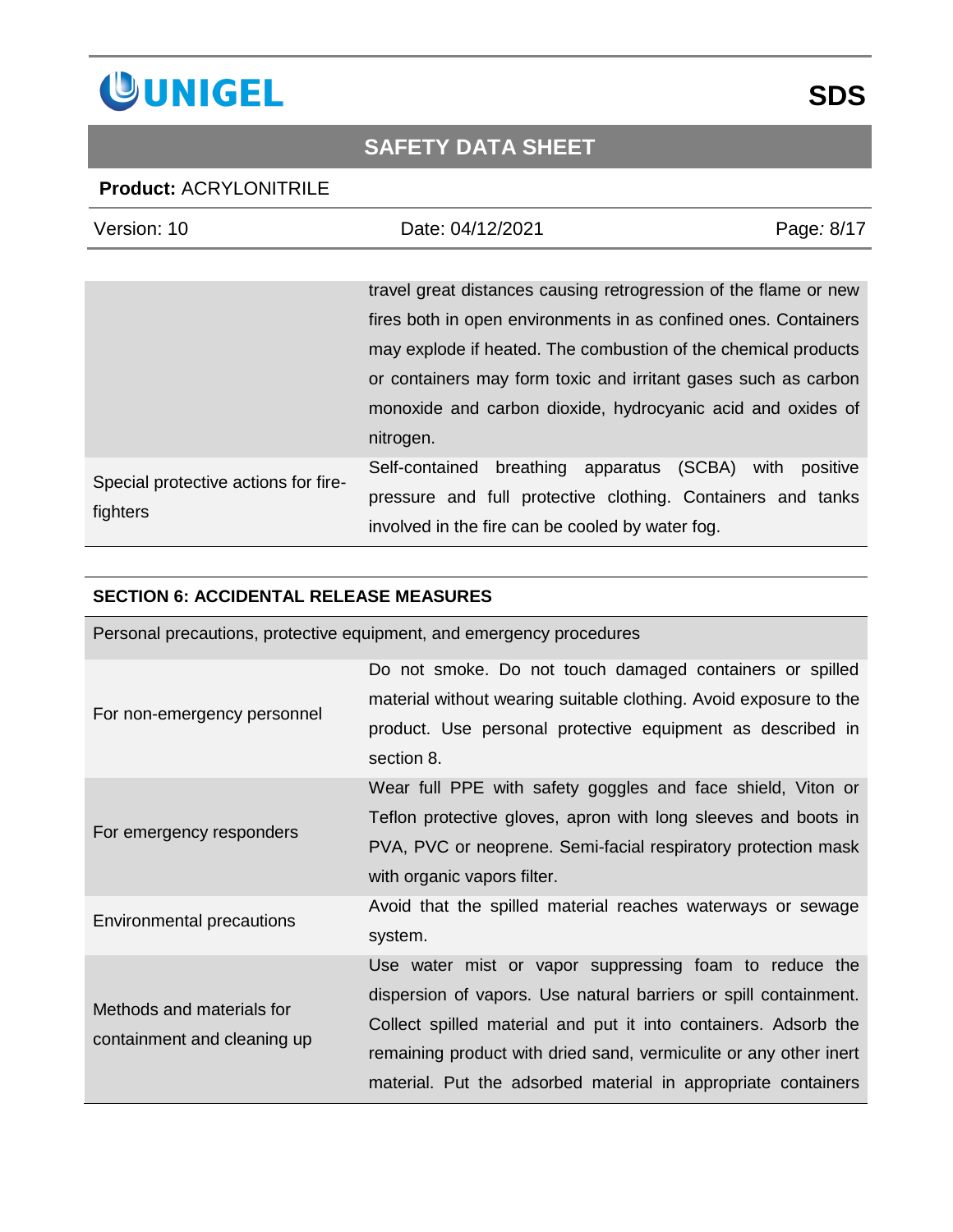

#### **Product:** ACRYLONITRILE

| Version: 10 | Date: 04/12/2021                                             | Page: 9/17 |
|-------------|--------------------------------------------------------------|------------|
|             |                                                              |            |
|             | and remove them to a safe place. Use tools that do not cause |            |
|             | sparks to collect absorbed material. For final destination,  |            |
|             | proceed pursuant to Section 13 of this MSDS.                 |            |

#### **SECTION 7: HANDLING AND STORAGE**

Precautions for safe handling

|                                   | Handle in a well ventilated area or with general system of   |
|-----------------------------------|--------------------------------------------------------------|
| Safe handling of the substance or | ventilation/local exhaust. Avoid vapors and mists formation. |
| mixture                           | Avoid contact with incompatible materials. Use personal      |
|                                   | protective equipment as described in Section 8.              |
|                                   | Wash hands and face thoroughly after handling and before     |
|                                   | drinking, smoking or going to the bathroom.<br>eating,       |
| General hygiene:                  | Contaminated clothing should be changed and washed before    |
|                                   | reuse. Remove clothing and protective equipment contaminated |
|                                   | before entering eating areas.                                |

Conditions for safe storage, including any incompatibilities

Technical measures for prevention of fire and explosion Keep away from heat, sparks, open flames and hot surfaces. - Do not smoke. Keep container tightly closed. Ground the container vessel and the receiver of the product during transfers. Only use anti-sparking tools. Avoid the accumulation of electrostatic charges. Use electrical equipment, ventilation and lighting explosion proof. Adequate conditions Store in a well ventilated place away from sunlight. Keep container closed. Keep stored at room temperature. Addition of stabilizers such as hydroquinone methyl ether is required to ensure product durability. This product may react dangerously with some incompatible materials as highlighted in Section 10.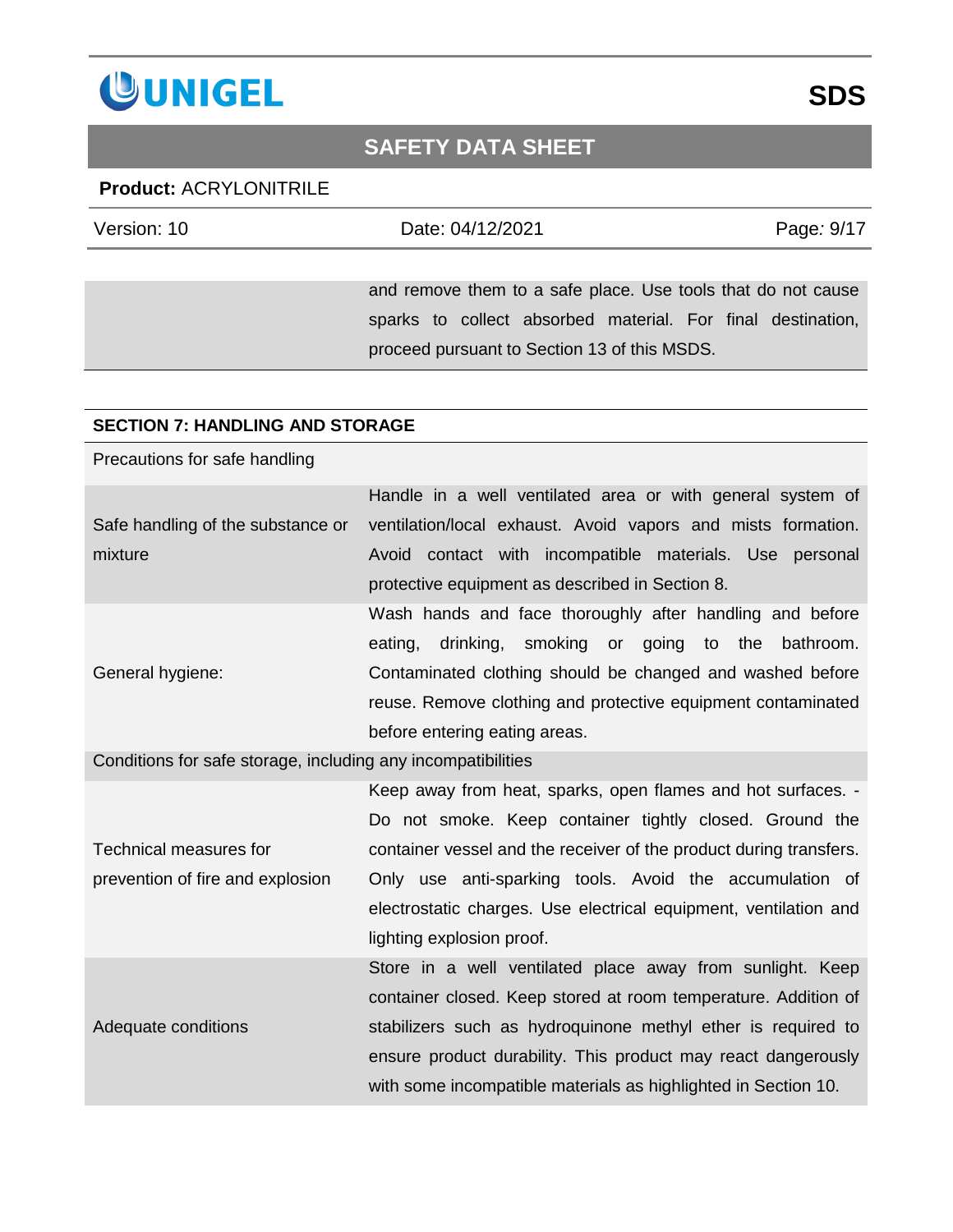

### **Product:** ACRYLONITRILE

Version: 10 Date: 04/12/2021 Page*:* 10/17

Packaging compatibilities Similar to the original packaging.

#### **SECTION 8: EXPOSURE CONTROLS/PERSONAL PROTECTION**

Control parameters

| Occupational exposure limit                                                 | <b>Common chemical name</b><br>or technical name                  | <b>TWA-TLV</b><br>(ACGIH, 2020) |  |
|-----------------------------------------------------------------------------|-------------------------------------------------------------------|---------------------------------|--|
|                                                                             | Acrylonitrile                                                     | 2 ppm                           |  |
|                                                                             | *A3: Confirmed Animal Carcinogen with Unknown Relevance to        |                                 |  |
|                                                                             | Humans (ACGIH).                                                   |                                 |  |
| <b>Biological limit:</b>                                                    | Not established.                                                  |                                 |  |
| Other limits and values                                                     | IDLH: 60 ppm (NIOSH, 2017).                                       |                                 |  |
|                                                                             | Promote direct mechanical ventilation and exhaust system to the   |                                 |  |
| Appropriate engineering controls                                            | outside environment. These measures help reduce exposure to       |                                 |  |
|                                                                             | product. Maintain atmospheric concentrations of the constituents  |                                 |  |
|                                                                             | of the product below occupational exposure limits indicated.      |                                 |  |
| Individual protection measures, such as personal protective equipment (PPE) |                                                                   |                                 |  |
| Eye/face protection                                                         | Safety glasses and face shield.                                   |                                 |  |
|                                                                             | Waterproof gloves of hexaplas, neoprene, butyl rubber or          |                                 |  |
| Skin protection                                                             | polyethylene, safety goggles and face shield, suitable neoprene   |                                 |  |
|                                                                             | protective clothing, butyl rubber or polyethylene and boots.      |                                 |  |
|                                                                             | It is recommended to use respiratory protective equipment with    |                                 |  |
|                                                                             | filters for organic vapors. Based on the inhalation hazard of the |                                 |  |
| Respiratory protection                                                      | product, a risk assessment must be carried out to adequately      |                                 |  |
|                                                                             | define respiratory protection in view of the conditions of use of |                                 |  |
|                                                                             | the product.                                                      |                                 |  |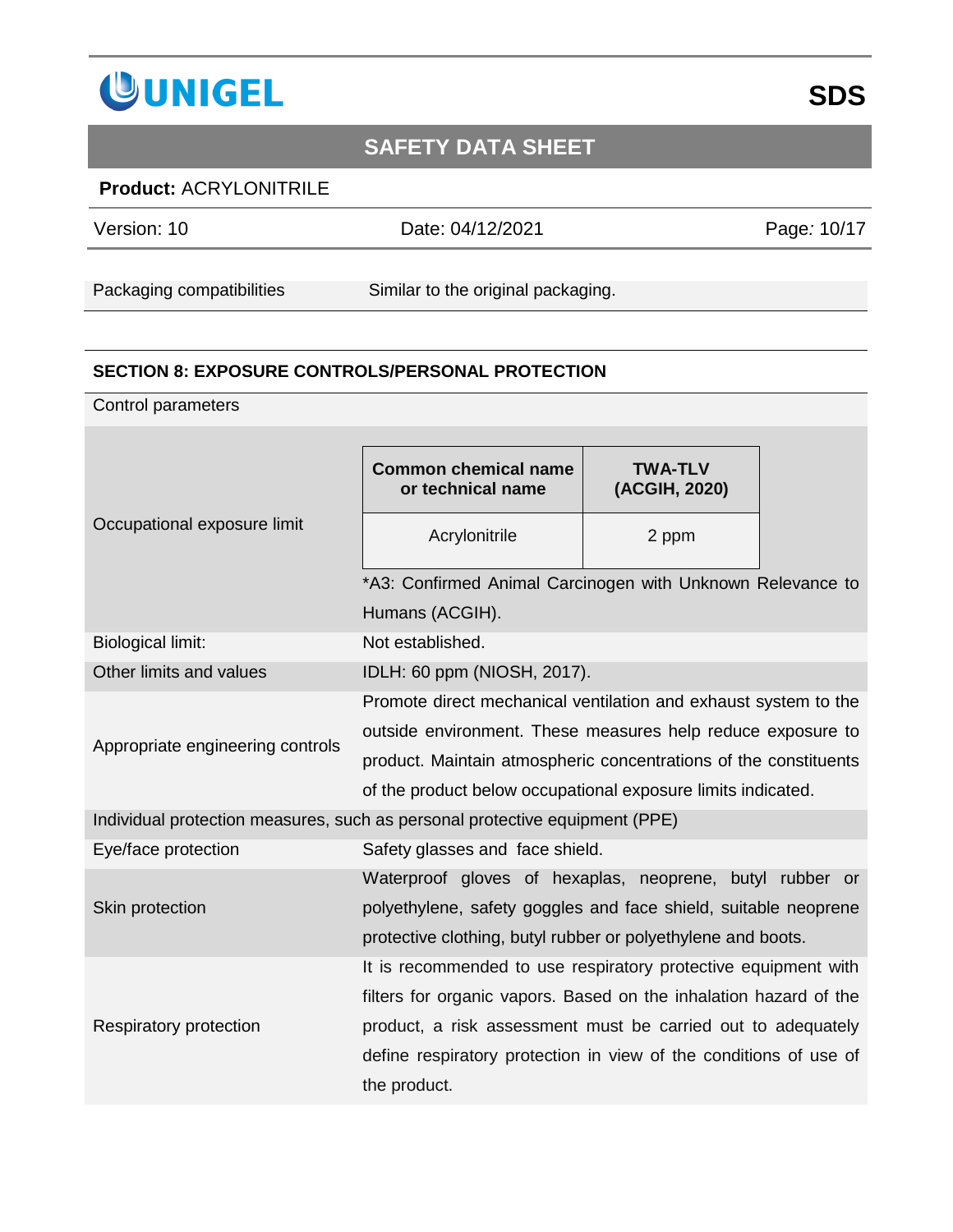

### **Product:** ACRYLONITRILE

| Version: 10     | Date: 04/12/2021                                                 | Page: 11/17 |
|-----------------|------------------------------------------------------------------|-------------|
|                 |                                                                  |             |
| Thermal hazards | It is not necessary to use specific EPIs, since the product does |             |
|                 | not present thermal hazards.                                     |             |

#### **SECTION 9: PHYSICAL AND CHEMICAL PROPERTIES**

| Physical state                   | Liquid.                                      |
|----------------------------------|----------------------------------------------|
| Colour                           | Colorless.                                   |
| Odour                            | Slight, acrid.                               |
| Melting point/freezing point     | $-83.5^{\circ}$ C                            |
| Boiling point or initial boiling | 77.3°C                                       |
| point and boiling range          |                                              |
| Flammability                     | Not available.                               |
| Lower and upper explosion limit  | <b>Upper: 17%</b>                            |
| /flammability limit              | Lower: 3%                                    |
| Flash point                      | $0^{\circ}$ C                                |
| Auto-ignition temperature        | 481°C                                        |
| Decomposition temperature        | Not available.                               |
| pH                               | $6.0 - 7.5$ (5% aquous solution)             |
| Kinematic viscosity              | Not available.                               |
| Solubility                       | Partially miscible in water. (7.35% at 20°C) |
| Partition coefficient n-         | Not available.                               |
| octanol/water (log value)        |                                              |
| Vapour pressure                  | 86 mmHg at 20°C                              |
| Density and/or relative density  | 0.806 at 20°C                                |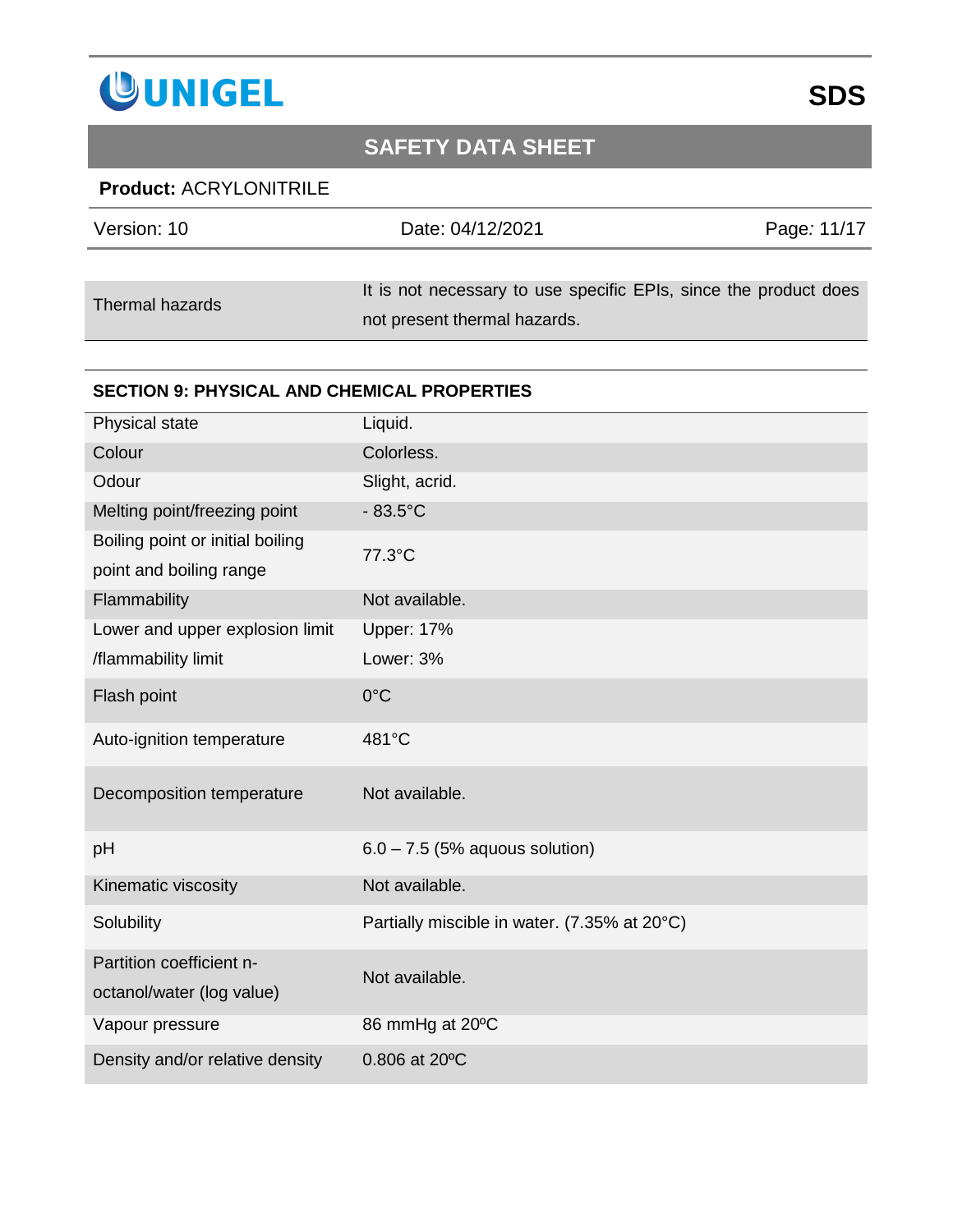

### **Product:** ACRYLONITRILE

| Version: 10              | Date: 04/12/2021   | Page: 12/17 |
|--------------------------|--------------------|-------------|
|                          |                    |             |
| Relative vapour density  | 1.83               |             |
| Particle characteristics | Not available.     |             |
| Other information        | <b>SAPT: 481°C</b> |             |

#### **SECTION 10: STABILITY AND REACTIVITY**

|                                    | Product not reactive.                                           |
|------------------------------------|-----------------------------------------------------------------|
| Reactivity and chemical stability  | Unstable. Stable if hydroquinone methyl ether is added as an    |
|                                    | inhibitor.                                                      |
|                                    | Violent polymerization may occur in complete absence of         |
| Possibility of hazardous reactions | oxygen, exposure to light, heat, pressure or in the presence of |
|                                    | strong acids or bases, peroxides or other initiators.           |
| Conditions to avoid                | High temperatures, ignition source, luminosity and contact with |
|                                    | incompatible materials.                                         |
| Incompatible material              | Ammonia, amines, bromine, copper and copper<br>mixtures.        |
|                                    | potassium hydroxide, sodium hydroxide and strong acids.         |
| Hazardous decomposition            | There are no known hazardous decomposition products.            |
| products                           |                                                                 |

#### **SECTION 11: TOXICOLOGICAL INFORMATION**

|                               | Toxic if swallowed. Fatal in contact with skin and if inhaled. |
|-------------------------------|----------------------------------------------------------------|
| Acute toxicity                | LD50 (oral, rats): 81 mg/kg                                    |
|                               | LD50 (dermal, rabbits): 200 mg/kg                              |
|                               | LC50 (Inhalation, rats, 4h): 2.00 mg/L                         |
| Skin corrosion/irritation     | Causes skin irritation with redness and dryness.               |
| Serious eye damage/irritation | Causes severe eye damage with burning, lacrimation and pain.   |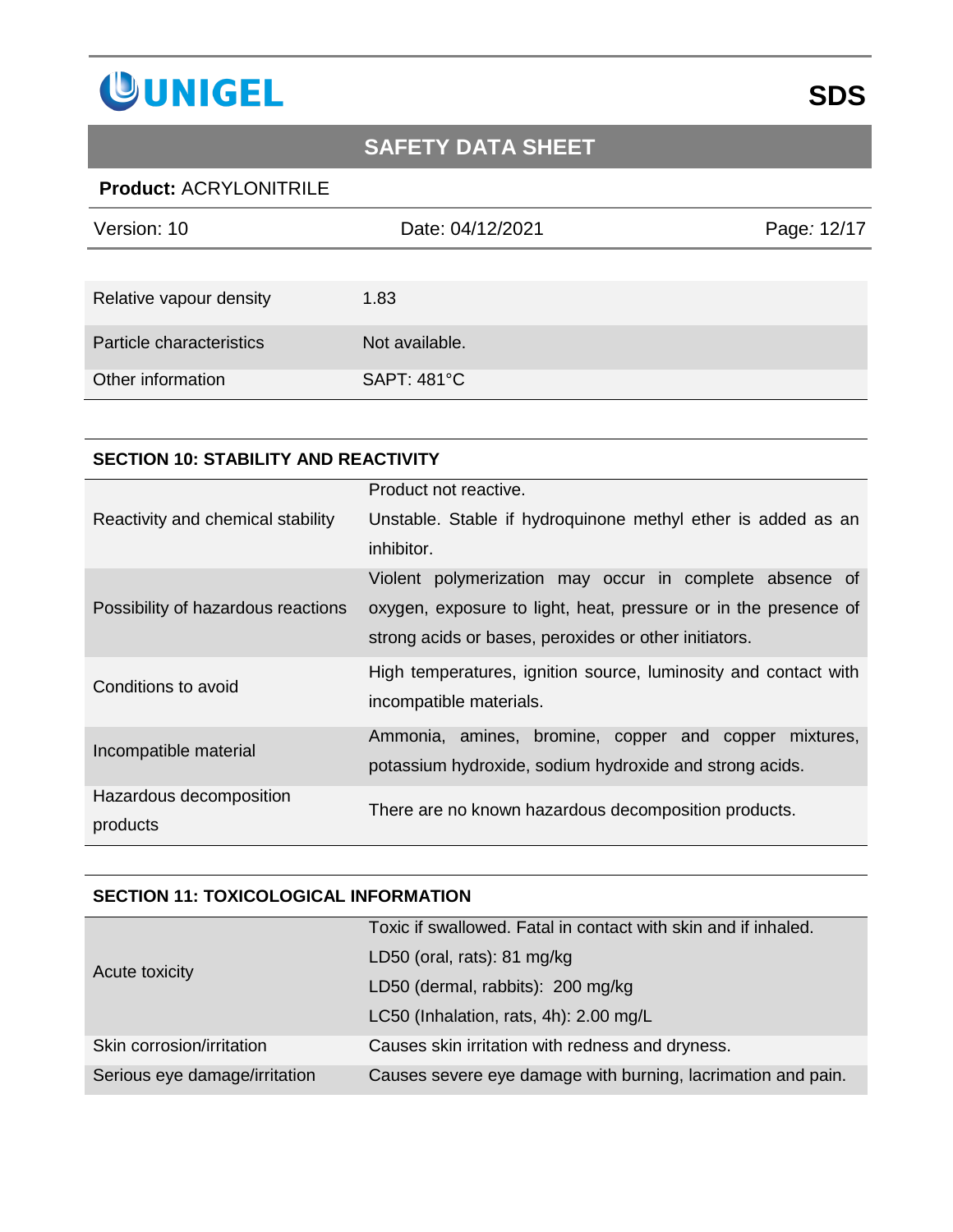

### **Product:** ACRYLONITRILE

| Version: 10                       | Date: 04/12/2021                                                 | Page: 13/17 |
|-----------------------------------|------------------------------------------------------------------|-------------|
|                                   |                                                                  |             |
|                                   | May cause allergic skin reactions with dermatitis and pruritus.  |             |
| Respiratory or skin sensitization | Based on available information about respiratory sensitization,  |             |
|                                   | the classification criteria have not been met.                   |             |
|                                   | Based on available information, the classification criteria have |             |
| Germ cell mutagenicity            | not been met international guidelines did not reveal a genotoxic |             |
|                                   | effect of styrene on the liver of mice.                          |             |
|                                   | May cause cancer.                                                |             |
|                                   | ACGIH - Classifies acrilonitrile as group A3 - confirmed animal  |             |
| Carcinogenicity                   | carcinogen with unknown relevance to humans.                     |             |
|                                   | Animal studies have shown clear evidence of carcinogenicity.     |             |
|                                   | IARC - Classifies acrylonitrile as group 2B - Possibly           |             |
|                                   | carcinogenic to humans.                                          |             |
| Reproductive toxicity             | Suspected of damaging fertility or the unborn child.             |             |
|                                   | Animal studies have shown evidence of fetal malformation.        |             |
| STOT - Single exposure            | May cause respiratory irritation with coughing and sneezing.     |             |
|                                   | Based on available information, the classification criteria have |             |
| STOT - Repeated exposure          | not been met.                                                    |             |
| Aspiration hazard                 | Based on available information, the classification criteria have |             |
|                                   | not been met.                                                    |             |

#### **SECTION 12: ECOLOGICAL INFORMATION**

|             | It is not a marine pollutant according to legislation (IMDG code) |
|-------------|-------------------------------------------------------------------|
|             | LC50 (Cyprinodon variegatus, 96h): 8.6 mg/L                       |
| Ecotoxicity | EC50 (Daphnia magna, 48h): 7.6-22 mg/L                            |
|             | NOEC (Daphnia magna, 21 days): 0.5 mg/L                           |
|             | EC50 (Skeletonema costatum, 72h): 14.1 mg/L                       |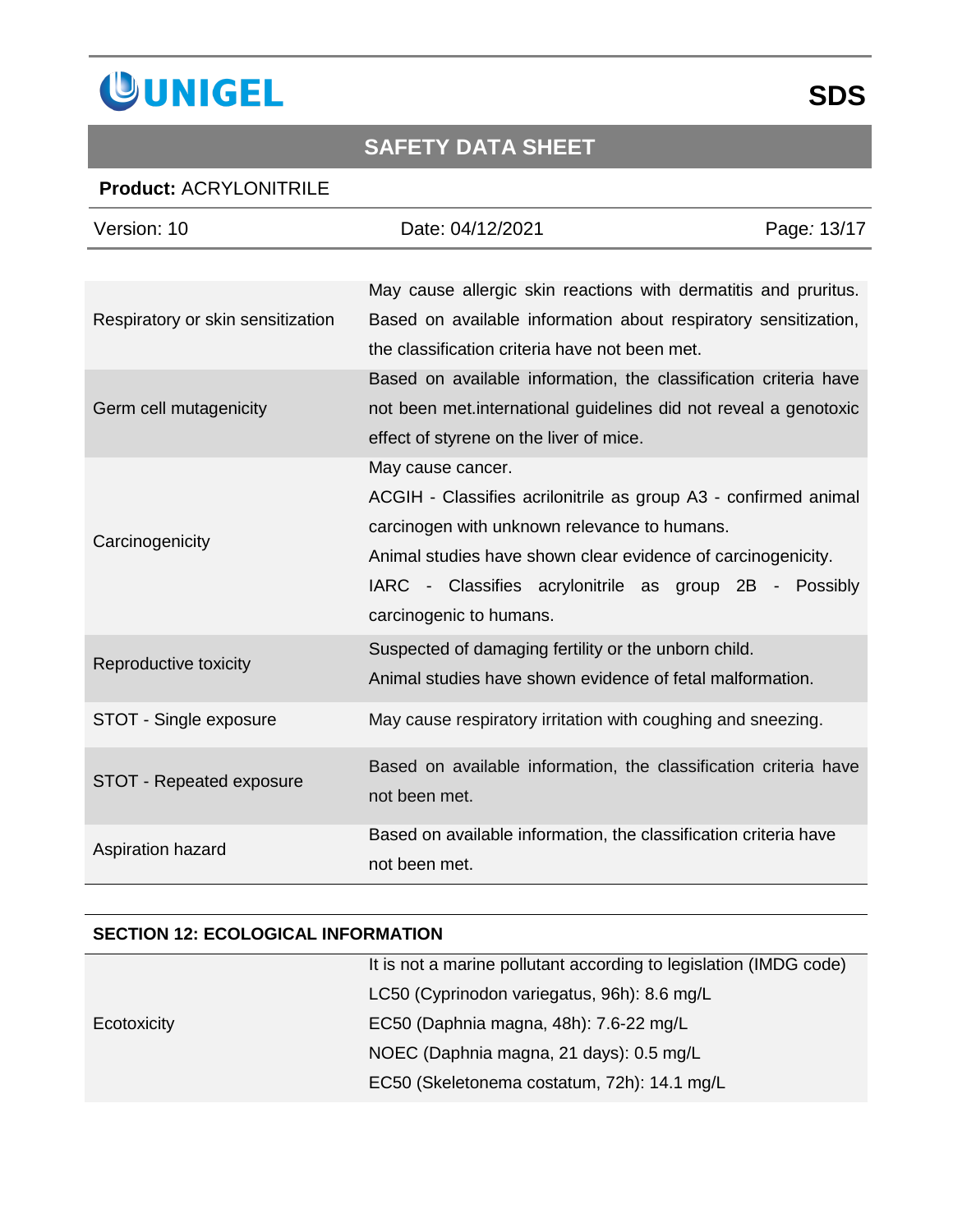

#### **Product:** ACRYLONITRILE

| Version: 10                   | Date: 04/12/2021                                                                                                                   | Page: 14/17 |
|-------------------------------|------------------------------------------------------------------------------------------------------------------------------------|-------------|
|                               |                                                                                                                                    |             |
| Persistence and degradability | The product does have persistence and it is not considered<br>readily biodegradable.<br>Biodegradability rate: 15 - 23% in 28 days |             |
| Bioaccumulative potential     | It is<br>potential bioaccumulation in<br>not expected<br>organisms.                                                                | aquatic     |
| Mobility in soil              | No data available.                                                                                                                 |             |
| Other adverse effects         | There are not known adverse environmental effects of the<br>product.                                                               |             |

#### **SECTION 13: DISPOSAL CONSIDERATIONS**

Disposal methods

Product

It must be disposed of as hazardous waste according to local regulations. The treatment and disposal should be evaluated for each specific product. Keep the product remains in its original and properly closed. Disposal should be performed as established for the product. Do not reuse empty containers. These may contain product residues and should be kept closed and sent for proper disposal as established for the product.

| SECTION 14: Transport Information |                                               |  |
|-----------------------------------|-----------------------------------------------|--|
|                                   | UN - "United Nations".                        |  |
| Road                              | Recommendations on the TRANSPORT OF DANGEROUS |  |
|                                   | GOODS. Model Regulations.                     |  |
| <b>UN Number</b>                  | 1093                                          |  |
| <b>UN Proper Shipping Name</b>    | <b>ACRYLONITRILE, STABILIZED</b>              |  |
| Transport hazard class(es):       | 3(6.1)                                        |  |

#### **SECTION 14: Transport information**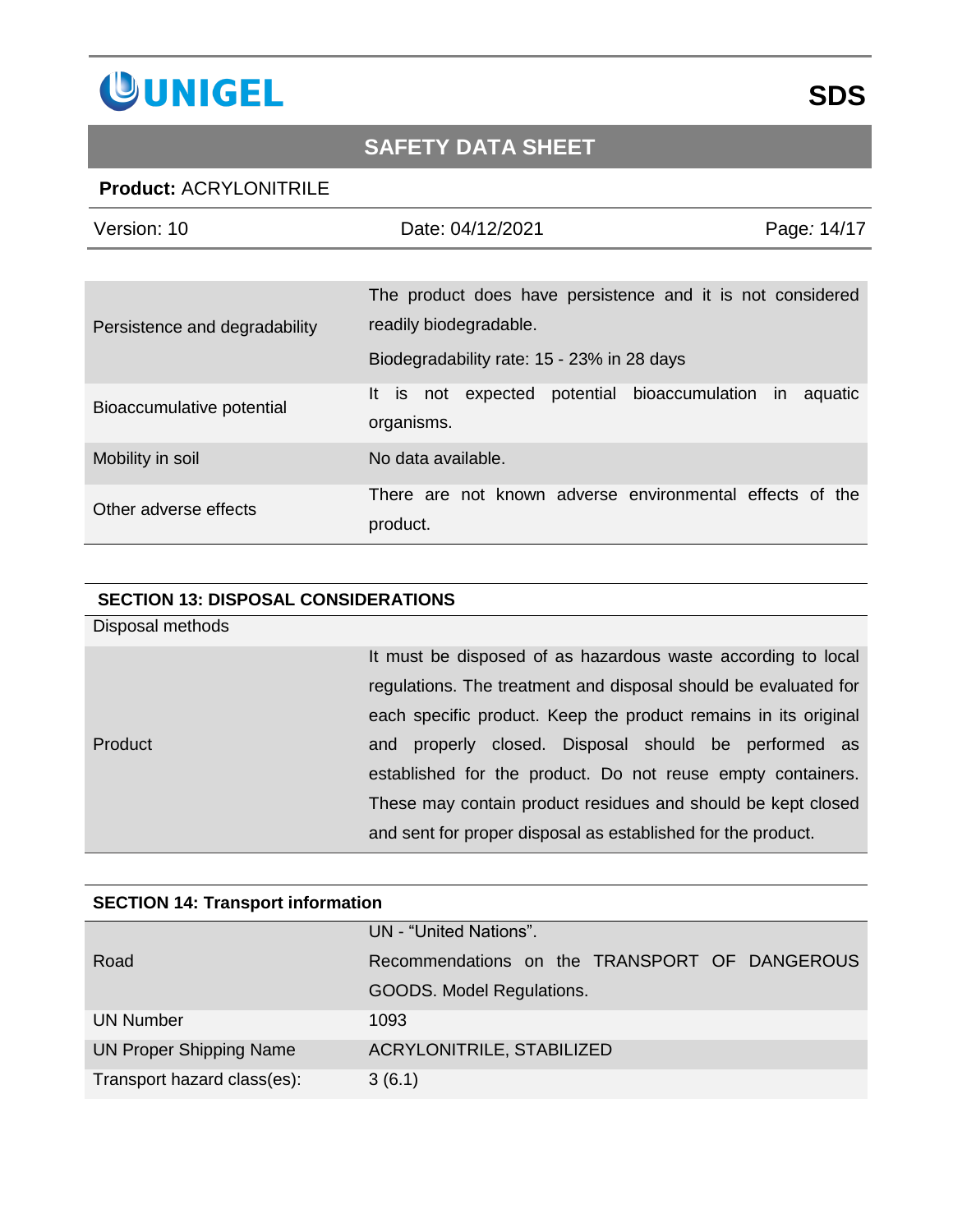

### **Product:** ACRYLONITRILE

| Version: 10                    | Date: 04/12/2021                                                                                                                                                   | Page: 15/17 |
|--------------------------------|--------------------------------------------------------------------------------------------------------------------------------------------------------------------|-------------|
|                                |                                                                                                                                                                    |             |
| Packing group:                 |                                                                                                                                                                    |             |
| Rail                           | Convention concerning International Carriage by Rail (COTIF)<br>Appendix C - Regulations concerning the International Carriage<br>of Dangerous Goods by Rail - RID |             |
| <b>UN Number</b>               | 1093                                                                                                                                                               |             |
| <b>UN Proper Shipping Name</b> | ACRYLONITRILE, STABILIZED                                                                                                                                          |             |
| Transport hazard class(es)     | 3(6.1)                                                                                                                                                             |             |
| Packing group                  |                                                                                                                                                                    |             |
| Sea:                           | IMO - International Maritime Organization                                                                                                                          |             |
|                                | International Maritime Dangerous Goods Code (IMDG Code)                                                                                                            |             |
| <b>UN Number</b>               | 1093                                                                                                                                                               |             |
| <b>UN Proper Shipping Name</b> | <b>ACRYLONITRILE, STABILIZED</b>                                                                                                                                   |             |
| Transport hazard class(es)     | 3(6.1)                                                                                                                                                             |             |
| Packing group                  |                                                                                                                                                                    |             |
| <b>EmS</b>                     | $F-E$ , S-D                                                                                                                                                        |             |
| Marine pollutant               | It is not a marine pollutant according to legislation (IMDG Code)                                                                                                  |             |
| Air                            | IATA - International Air Transport Association                                                                                                                     |             |
|                                | Dangerous Goods Regulation (DGR)                                                                                                                                   |             |
| <b>UN Number</b>               | 1093                                                                                                                                                               |             |
| <b>UN Proper Shipping Name</b> | <b>ACRYLONITRILE, STABILIZED</b>                                                                                                                                   |             |
| Transport hazard class(es)     | 3(6.1)                                                                                                                                                             |             |
| Packing group                  |                                                                                                                                                                    |             |
| Hazardous to the environment   | Dangerous for the environment.                                                                                                                                     |             |
| Special precautions for user   | There is no need of special precautions.                                                                                                                           |             |
| Transport in bulk according to | Consult regulations:                                                                                                                                               |             |
| Annex II of MARPOL 73/78 and   | Maritime Organization.<br>International<br>MARPOL:<br>-                                                                                                            | Articles,   |
| the IBC Code                   | protocols, annexes, unified interpretations of the International                                                                                                   |             |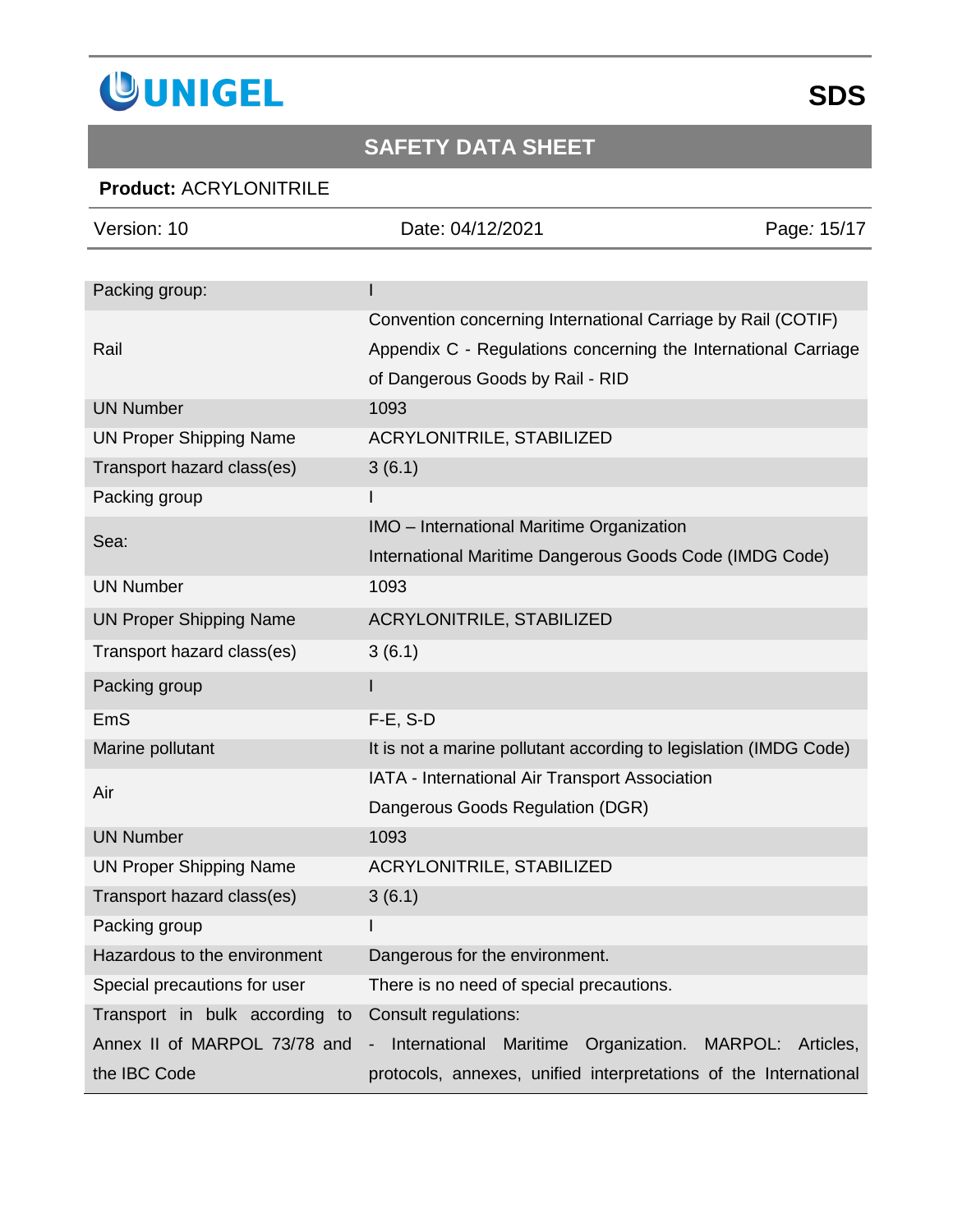

#### **Product:** ACRYLONITRILE

| Version: 10 | Date: 04/12/2021                                                | Page: 16/17 |
|-------------|-----------------------------------------------------------------|-------------|
|             |                                                                 |             |
|             | Convention for the Prevention of Pollution from Ships, 1973, as |             |
|             | modified by the Protocol of 1978 relating thereto, consolidated |             |
|             | edition. IMO, London, 2006.                                     |             |
|             | - International Maritime Organization. IBC code: International  |             |
|             | code for the construction and equipment of shipping carrying    |             |
|             | dangerous chemicals in bulk: With Standards and guidelines      |             |
|             | relevant to the code. IMO, London, 2007.                        |             |

#### **SECTION 15: REGULATORY INFORMATION**

| Regulations for chemical products | Convention concerning Safety in the use of Chemicals at Work |
|-----------------------------------|--------------------------------------------------------------|
|                                   | (Convention 170) - International Labour Organization, 1990.  |

#### **SECTION 16: OTHER INFORMATION**

This SDS was prepared based on current knowledge about the proper product handling and under normal conditions of use, in accordance with the application specified on the packaging. Any other use of the product involving their combination with other materials, and use various forms of those indicated, are the responsibility of the user. Warns that the handling of any chemical substance requires the prior knowledge of its hazards for the user. In the workplace it is for the user company's product promotes training of its collaborators about the possible risks arising from exposure to the chemical.

Revised and adequate in april 2021.

Subtitles and abbreviations:

ACGIH – American Conference of Governmental Industrial Hygienists

BEI – Biological Exposure Index

CAS – Chemical Abstracts Service